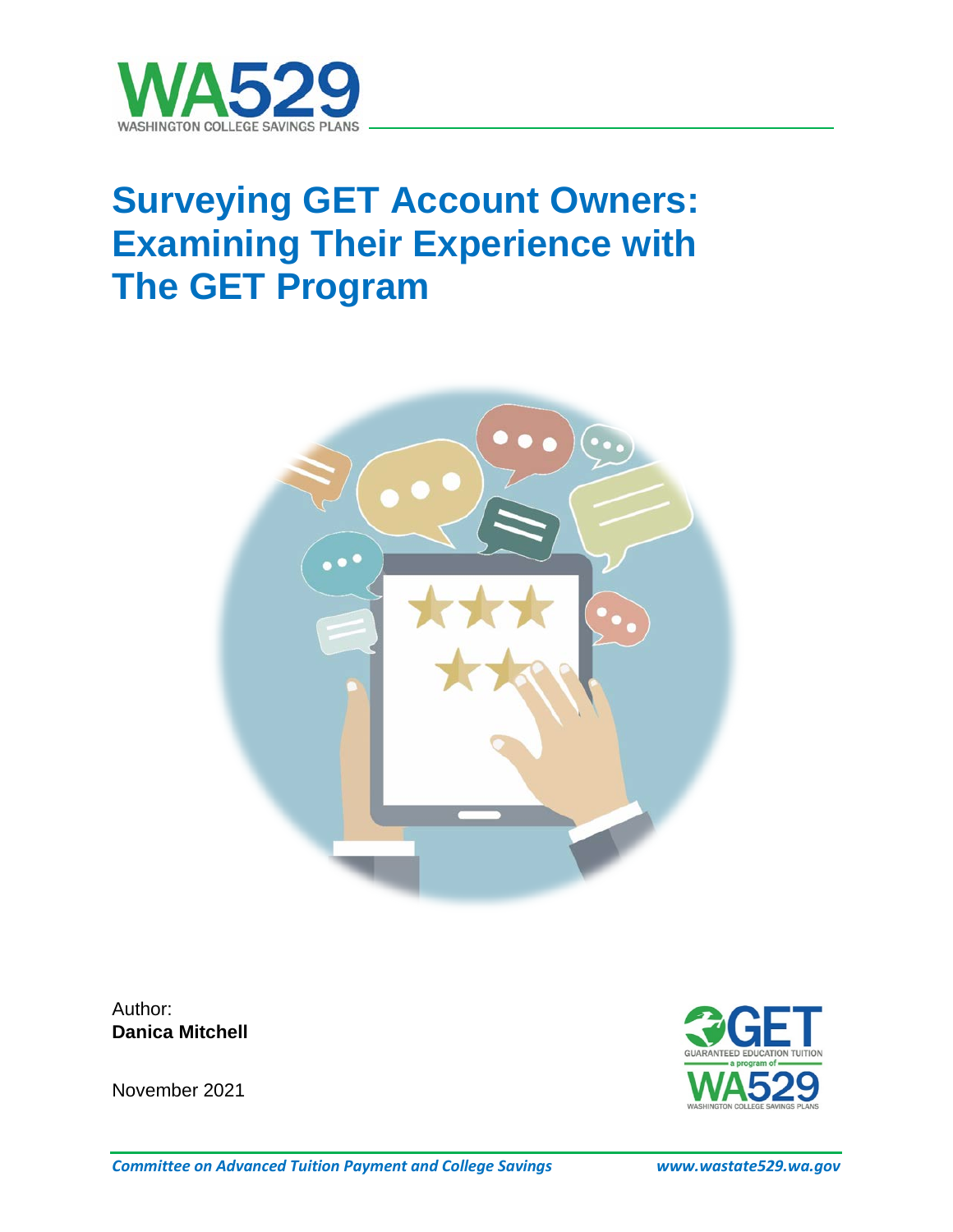# **Contents**

| What do account owners consider to be the most important benefit of the GET Program?7 |  |
|---------------------------------------------------------------------------------------|--|
|                                                                                       |  |
|                                                                                       |  |
|                                                                                       |  |
|                                                                                       |  |
|                                                                                       |  |
|                                                                                       |  |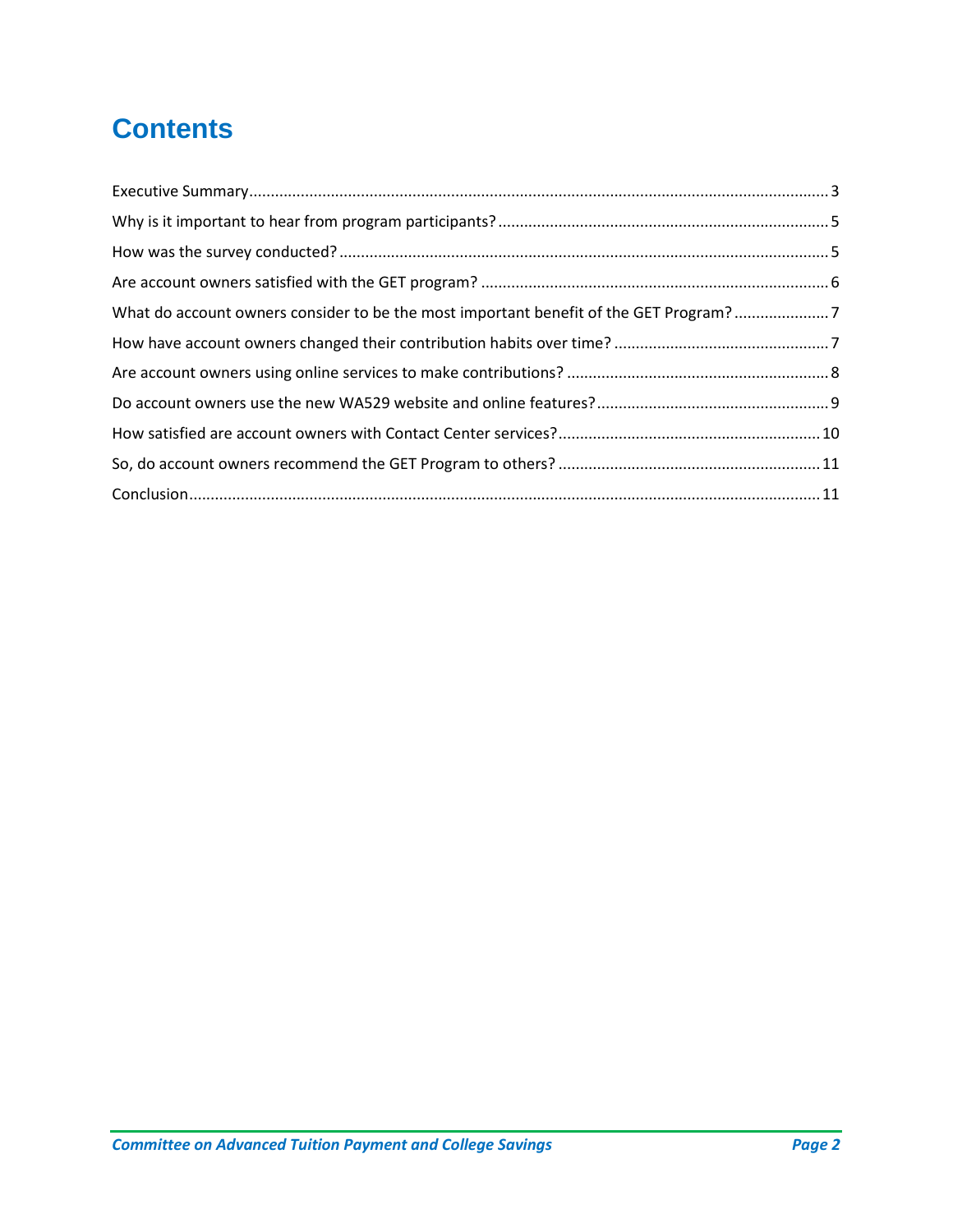### <span id="page-2-0"></span>**Executive Summary**

Hearing from account owners allows WA529 to ensure continued quality customer service to its account owners and student beneficiaries. To give GET Program participants an opportunity to share what is going well and what can be improved on with the program, WA529 conducted a survey that was sent to all active GET account owners in April of 2021.

The web-based survey was distributed via a link sent out to account owner email addresses on file. A total of 40,475 active account owners received the survey link. Individual responses were collected anonymously and kept confidential. Account owners were divided into three groups: those who opened their first account before 2011 (Group A), those who opened their first account WA529, a division of the Washington Student Achievement Council, operates two 529 college savings plans: The Guaranteed Education Tuition (GET) Program and the DreamAhead College Investment Plan (DreamAhead).

- $\triangleright$  GET is a 529 prepaid college tuition program.
- $\triangleright$  DreamAhead is an investment-based 529 savings plan.

between 2011 and 2014 (Group B), and those who opened their first account after 2014 (Group C).

WA529 received a total of 2,110 responses (1,296 completed responses and 814 partial responses) for a response rate of five percent (5%). Due to the low response rate, the survey findings cannot be generalized for all account owners. However, the findings are an important source of information and should be utilized by WA529 to identify opportunities to improve services and program features.

#### *Key Findings:*

- The large majority of respondents (78%) said they are satisfied with the GET Program.
- The 'state guarantee' was considered to be the most important benefit of the GET program.
- Most respondents (78%) did not make changes to their contributions between 2019 and 2020, this suggests that respondents appear to be staying the course with their savings efforts, even in the midst of a global pandemic.
- Of respondents who have navigated the WA529 website, seventy percent (70%) say it is easy to find information such as answers to frequently asked questions and how to use their account.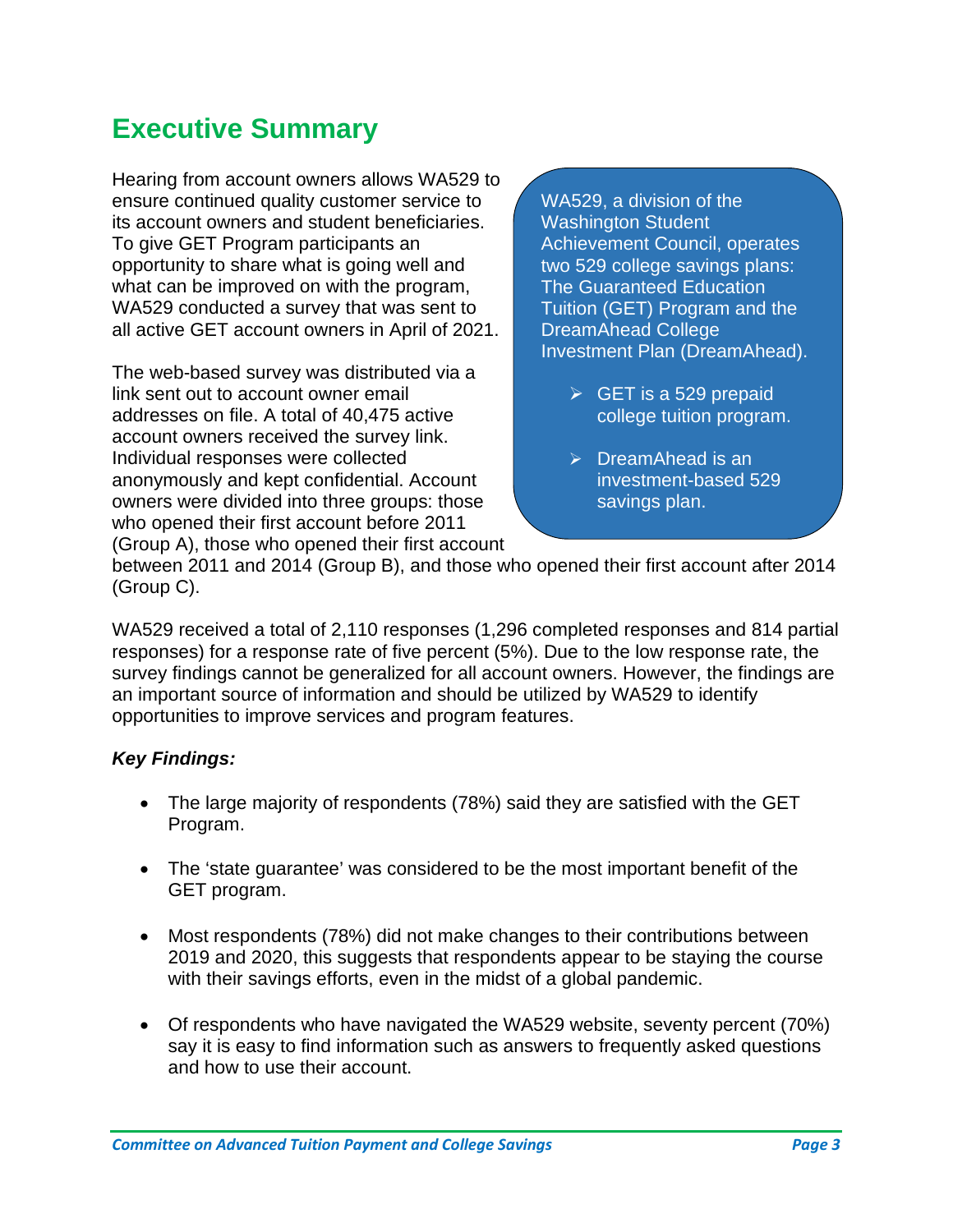- Only half of the respondents who used the WA529 website to suggest gift contributions to friends and family members say it is easy to do, indicating an opportunity for WA529 to improve this website feature.
- Over half of respondents who have opened an account online said it was easy to do so.
- Three quarters of the respondents who have accessed their online found it easy to do so.
- Most respondents (78%) who set up one-time contributions online found the process easy.
- About eighty percent (80%) of account owner respondents are satisfied with the service received when communicating with GET via phone call or email.
- Most respondents (76%) are very likely to extremely likely to recommend the GET Program to others.

The findings of this survey show that, of the account owners that took the time to respond to the survey, most are satisfied with the program overall and would recommend GET to others. The findings also show that while over half of the respondents are utilizing the WA529 website and online account services, some improvements could be made to encourage further use of other features, such as suggesting gift contributions, making online contributions, and making changes to accounts online. These and future survey findings will provide WA529 with a roadmap for implementing improvements to program services, features, and marketing efforts.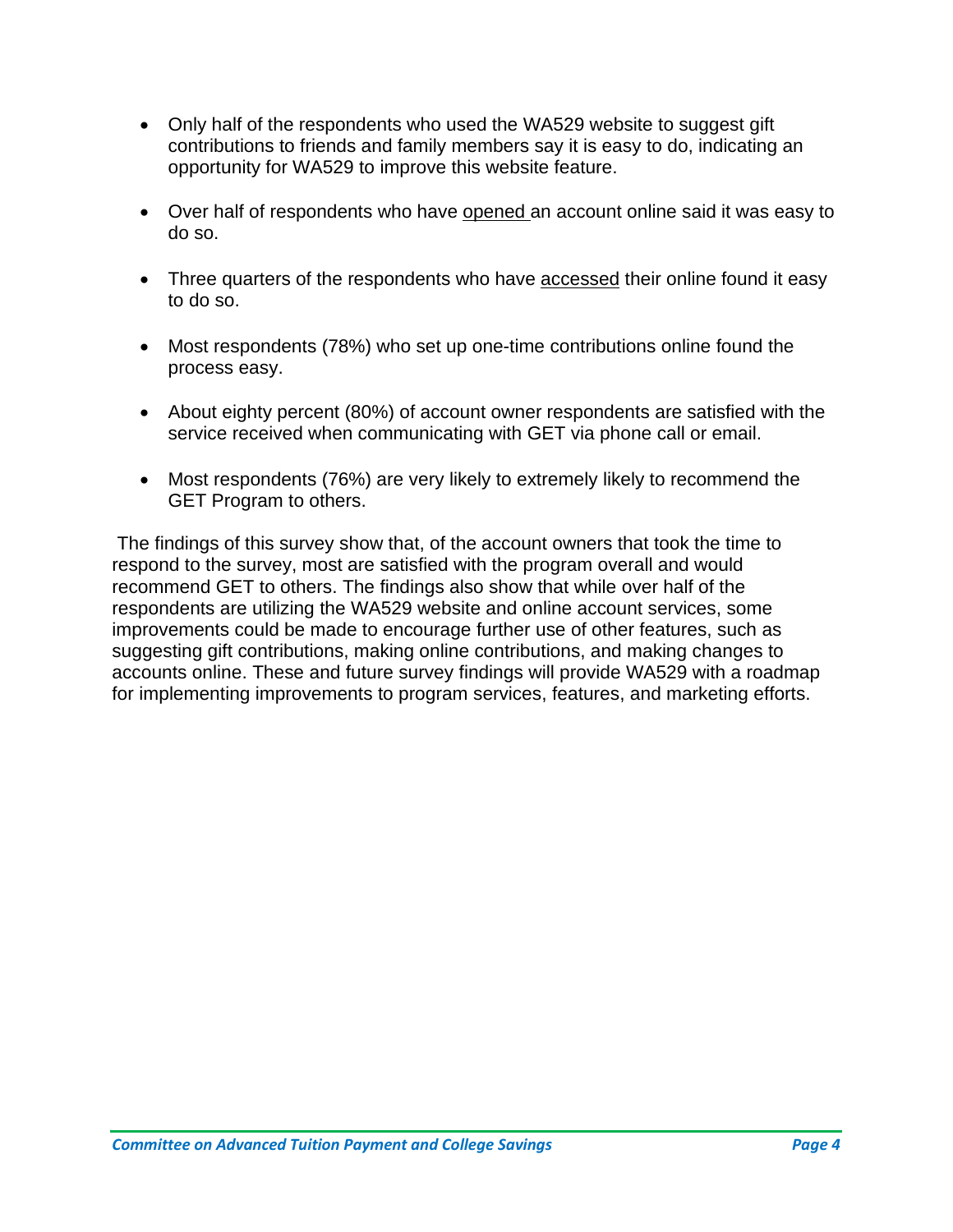### <span id="page-4-0"></span>**Why is it important to hear from program participants?**

Hearing from account owners participating in the GET Program allows WA529 to review the program services, features, and customer perceptions. It also allows WA529 to ensure continued quality customer service to its account owners and students. To give GET account owners an opportunity to share what is going well and what can be improved on, WA529 conducted a survey that was sent to all active account owners in April 2021.

### <span id="page-4-1"></span>**How was the survey conducted?**

WA529 conducted a web-based survey in collaboration with other divisions within the administering agency, the Washington Student Achievement Council. The survey was distributed via a link sent out to account owner email addresses on file. A total of 40,475 active account owners received a link to the survey. Individual responses were collected anonymously and kept confidential. To ensure a more accurate understanding of the survey results, account owners were divided into three groups: those who opened their first account before 2011 (Group A); those who opened their first account between 2011 and 2014 (Group B); and those who opened their first account after 2014 (Group C). This allowed WA529 to see how responses differed based on how long account owners have been participating in the program and on the degree to which their accounts were affected by recent significant program events and corresponding account changes primarily driven by state tuition policy reforms.

A total of 2,110 responses (1,296 completed responses and 814 partial responses) were received for a response rate of 5 percent (5%). Most of the responses (1,408) were from Group A, which had the largest group of account owners, (25,227). This was followed by 412 responses out of 8,066 from Group C, and finally 290 responses out of 7,182 from Group B.

It is important to note that while WA529 strived to make the questions easy to comprehend, some discrepancies in the responses to certain questions indicate there may have been some misunderstandings regarding the order of the answer options. This dynamic is explained in further detail in the relevant sections of the report.

Due to the low response rate, the survey findings cannot be generalized for all account owners. But the findings are an important source of information and should be utilized by WA529.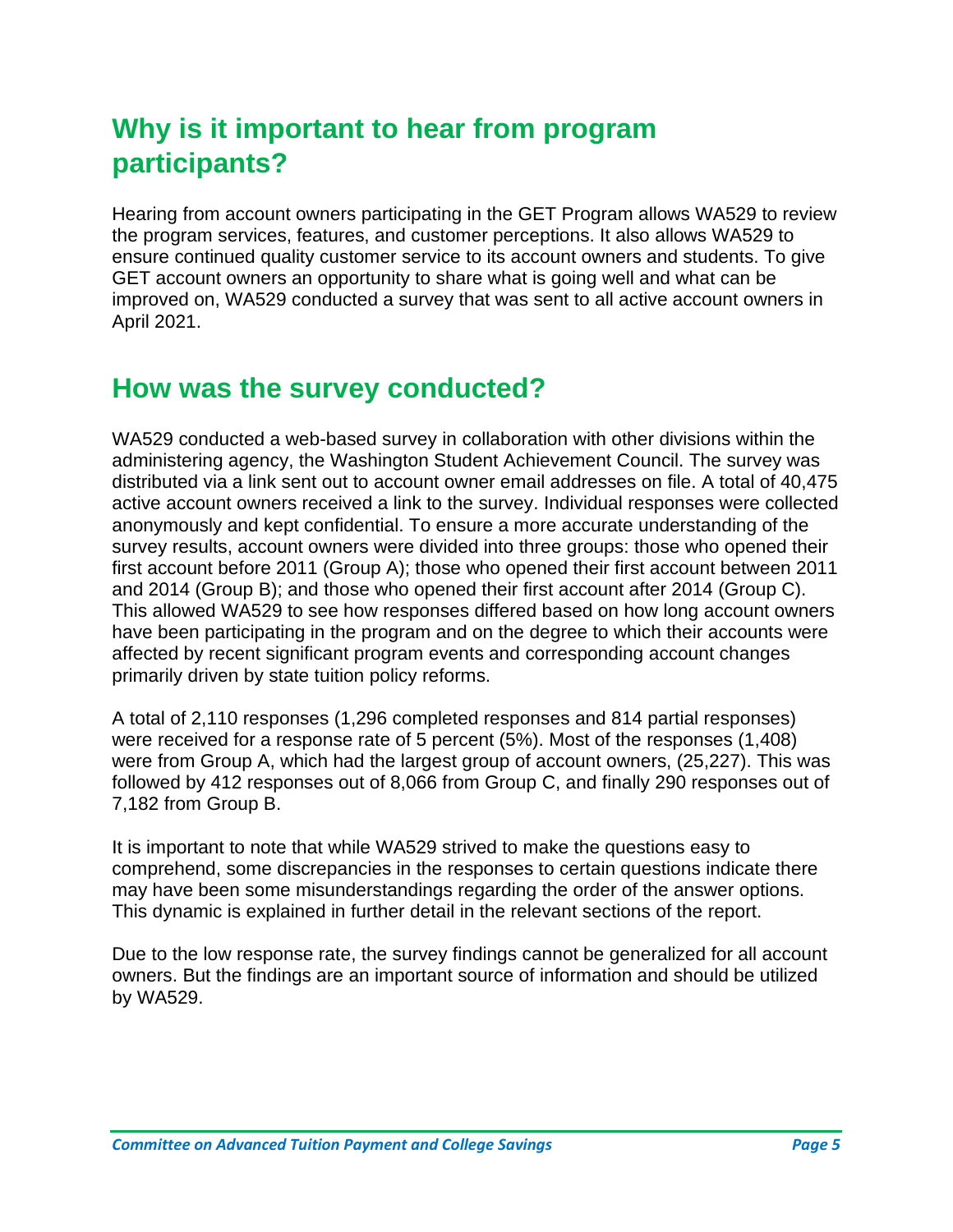### <span id="page-5-0"></span>**Are account owners satisfied with the GET program?**





*Source: Washington Student Achievement Council, WA529 Analysis of Survey of GET Participants, April 2021.* 

Of the account owners who responded to the survey, seventy-eight percent (78%) said they are satisfied/very satisfied with the GET Program (figure 1). How long an account owner has participated in the program impacts their satisfaction. Among account owner respondents in Group A (those who first opened accounts prior to 2011), eighty-two percent (82%) said that they are satisfied/very satisfied. Fewer respondents in Group B (65%) and Group C (69%) said that they are satisfied/very satisfied with the program.

The longer an account owner has participated in the program the higher the possibility the account owner could be using units to pay for a student's college expenses, which is another factor in the satisfaction equation. Of the account owners who responded to the survey, thirty-seven percent (37%) said they are using units for their students. Nearly all respondents who said they are using units (94%) were from Group A.

Of those that said they are very satisfied with the program, over half are also using units for their students. Of those that said their satisfaction with the program is neutral, seventy-eight percent (78%) have not started using units yet. This indicates longevity in the program and use of GET funds for school expenses likely affects the account owner's experience, and thus satisfaction with the program.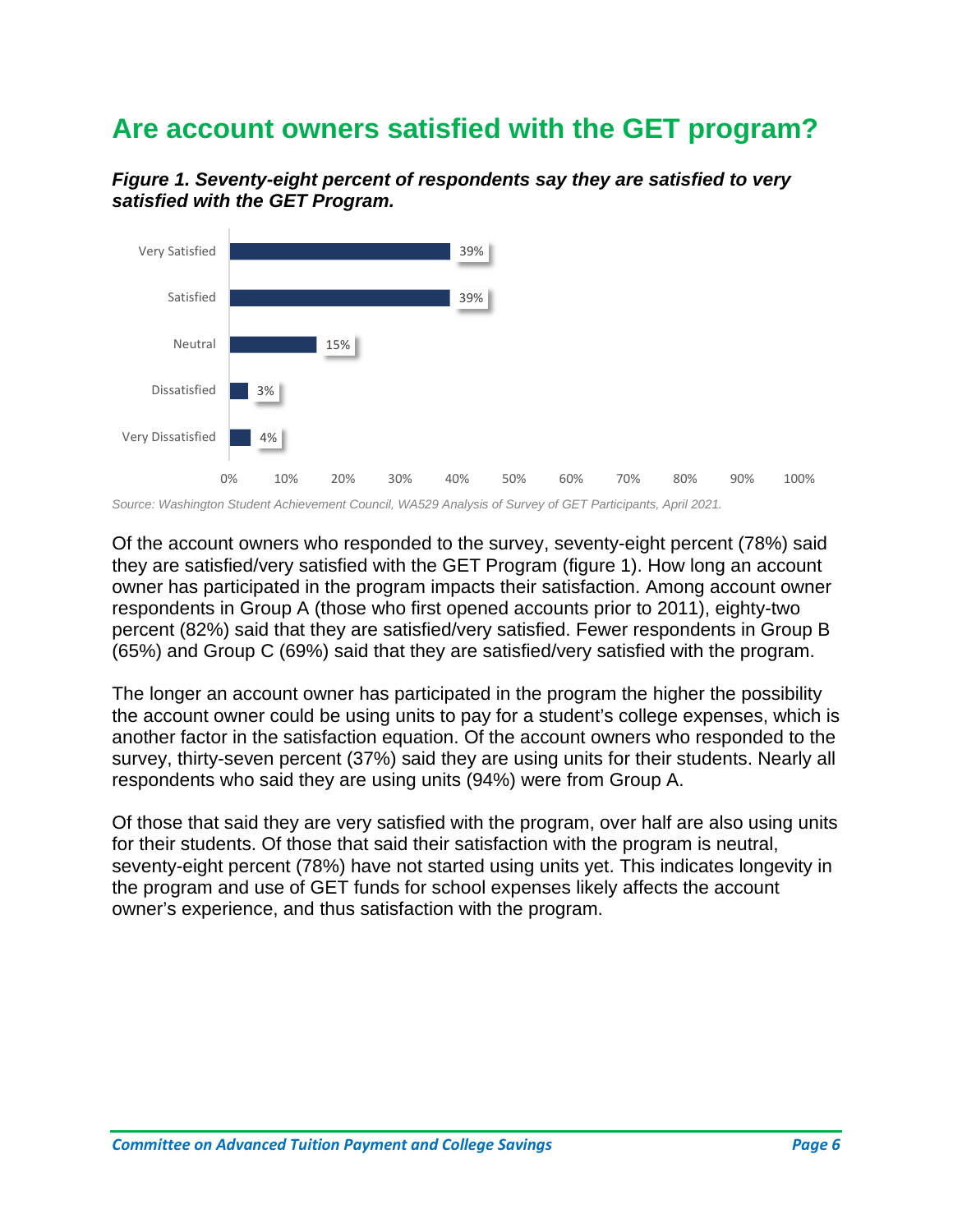### <span id="page-6-0"></span>**What do account owners consider to be the most important benefit of the GET Program?**

#### *Figure 2. The state guarantee is considered the most important benefit of the GET program based on the percentage of respondents who ranked it number one.*



*Source: Washington Student Achievement Council, WA529 Analysis of Survey of GET Participants, April 2021. Percentages represent the rank of number one for each benefit.*

Account owners were asked to rank five known benefits of the GET Program: state guarantee; keeping up with increasing college costs, federal tax benefits; reducing future student loan debt; and flexible use of benefits. The 'state guarantee' received the highest composite ranking of the available choices and was ranked number one in importance by forty-three percent (43%) of respondents (figure 2). This option was followed by 'keeping up with increasing college costs', which was ranked number one by thirty-two percent (32%) of respondents. 'Federal tax benefits' was ranked lowest, two percent (2%) of respondents ranked it number one.

### <span id="page-6-1"></span>**How have account owners changed their contribution habits over time?**

#### *Figure 3. Most account owners did not make changes to their contribution amount between 2019 and 2020.*



*Source: Washington Student Achievement Council, WA529 Analysis of Survey of GET Participants, April 2021.*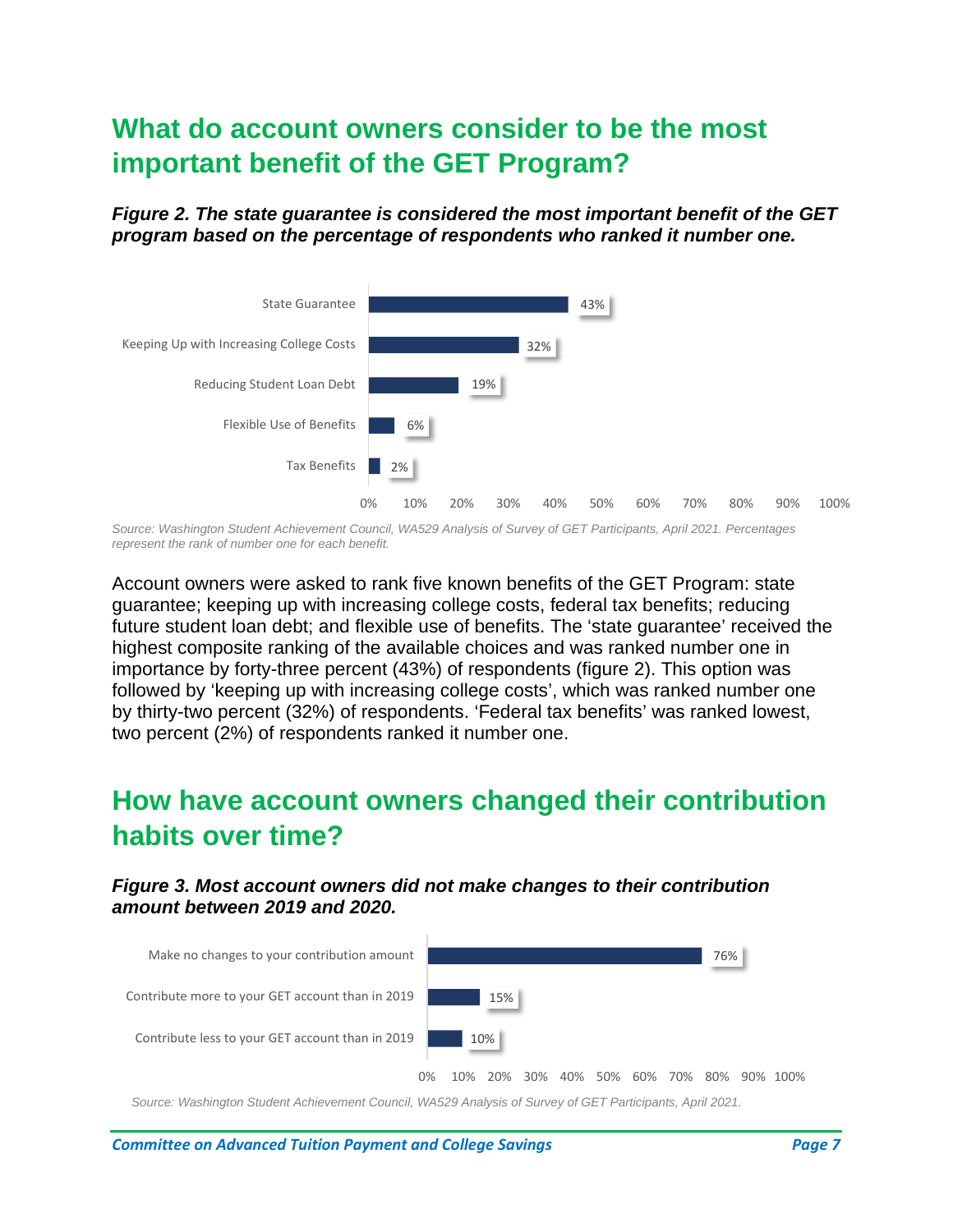When asked if they made changes to their contribution amount between 2019 and 2020, most respondents (76%) said they did not (figure 3). When asked why they did not make changes to their contribution amount, the most common respondent answer was that they just did not need to make changes at that time (43%). It is important to note that of those that selected 'Other' as their reason for not making changes to their contributions, twenty-one percent (21%) of them commented they did not contribute more because they had reached their savings goals. And fifteen percent (15%) of those that selected 'Other' commented that they are no longer in the saving mode because their student has started using their funds for college expenses.

There were a few account owners that did increase their contribution amount, fifteen percent (15%) of respondents. When we examine the respondents who increased contribution amounts, we find that thirty-nine percent (39%) said the increase was due to needing to catch up on savings goals, nineteen percent (19%) said the increase was due to a tax refund or stimulus payment, and thirty-one percent (31%) marked 'Other.' The most common comments from the respondents that chose 'Other' include: the account was recently opened and contributions started in 2020; or there was other money available to add to account savings. These findings suggest that the majority of respondents may feel that they are on track with their savings efforts and that the GET program is working as expected in helping them achieve their savings goals, even during the dislocation from the COVID-19 global pandemic. The following question examines how respondents make contributions to their accounts.

### <span id="page-7-0"></span>**Are account owners using online services to make contributions?**

*Figure 4. Sixty-eight percent of respondents set up one-time contributions online, most find the process easy.*



*Source: Washington Student Achievement Council, WA529 Analysis of Survey of GET Participants, April 2021.*

Over half of the account owner respondents (68%) have set up one-time contributions online, while thirty-two percent (32%) said they have never used this feature (figure 4). A combined fifty-three percent (53%) of respondents (about three quarters of those that used this feature), said the process was easy. Fewer respondents set up recurring contributions (46%) but rated the ease of use similarly to how they rated the one-time contribution process (figure 4).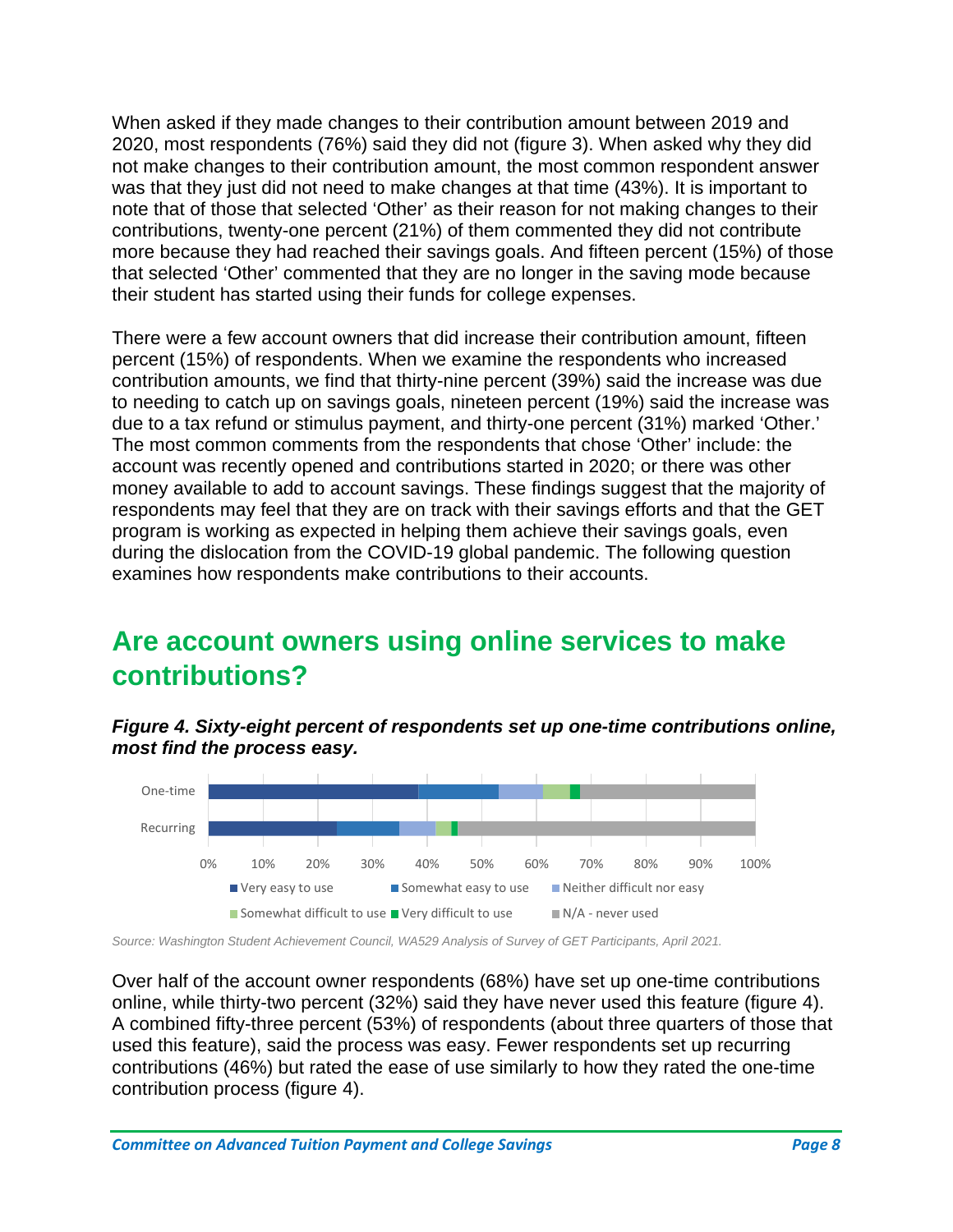When asked if they had used the WA529 website to suggest gift contributions to friends and family members, only thirty-eight percent (38%) of respondents said they have done so. About half of those that have suggested gift contributions answered that the process was easy. Common comments on the dissatisfaction with this feature include: the site is hard to understand/navigate, hard for the older generation to use, and unable to figure out how to help family/friends make contributions. These findings suggest that WA529 may want to make improvements to the 'suggest a gift' feature of the WA529 website to ensure it is utilized by customers and that it is user-friendly.

### <span id="page-8-0"></span>**Do account owners use the new WA529 website and online features?**





*Source: Washington Student Achievement Council, WA529 Analysis of Survey of GET Participants, April 2021.*

The WA529 website is the access point for current and prospective customers to learn about GET and enroll in the program. Accordingly, it is important to learn more about how respondents use the website and if it is meeting their needs. About seventy-seven percent (77%) of respondents have navigated the WA529 website, which was redesigned in October 2020. Most find the website easy to navigate and are able to find the information they are searching for (figure 5). About seventy percent (70%) of respondents who have navigated the website say they can easily find answers to frequently asked questions, as well as learn how to use their account.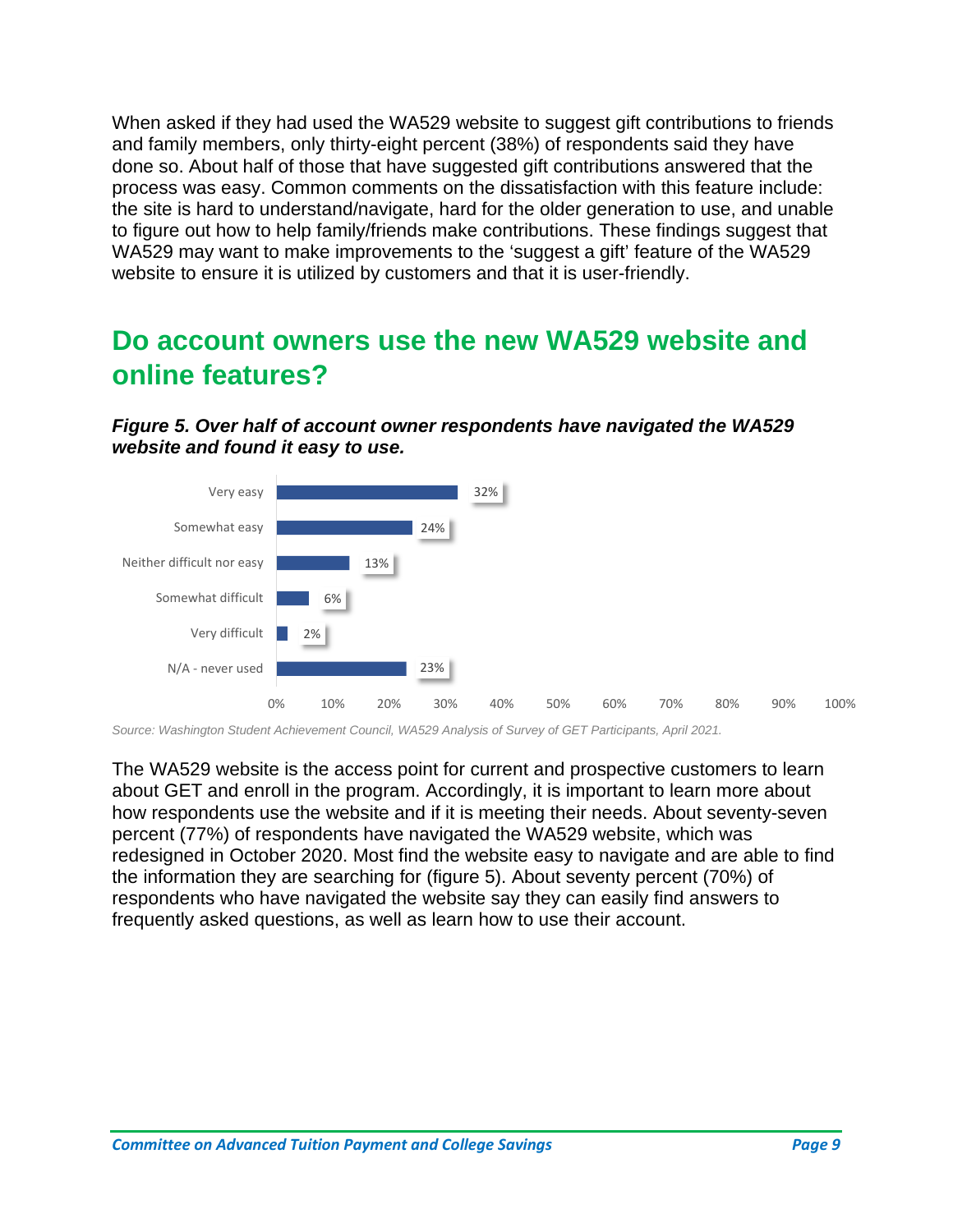*Figure 6. Most account owner respondents are opening and/or accessing their account online.*



*Source: Washington Student Achievement Council, WA529 Analysis of Survey of GET Participants, April 2021.*

The WA529 website is also a gateway to the GET account portal where customers can create and access GET accounts. Approximately, eighty percent (80%) of respondents have opened an account online, and over half say it is easy to do (figure 6). Even more respondents, ninety-five percent (95%), have accessed their account online. And three quarters of respondents find it easy to access their account (figure 6).

### <span id="page-9-0"></span>**How satisfied are account owners with Contact Center services?**



*Figure 7. Eighty percent of account owner respondents are satisfied with the service received when communicating via phone call or email.* 

*Source: Washington Student Achievement Council, WA529 Analysis of Survey of GET Participants, April 2021.*

Though only half of account owner respondents said they have utilized contact center services, approximately eighty percent (80%) of those that have communicated with GET via phone call or email say they are satisfied with the service they received (figure 7). The same level of satisfaction was indicated for communication with secure message or in-person visits, though fewer account owners utilized those services. The newest service offered, video conferencing, has been used by only four percent (4%) of account owners with a high rate of satisfaction. Satisfaction with contact center services, as well as overall satisfaction with the program should indicate that most account owners would be likely to recommend the program to others.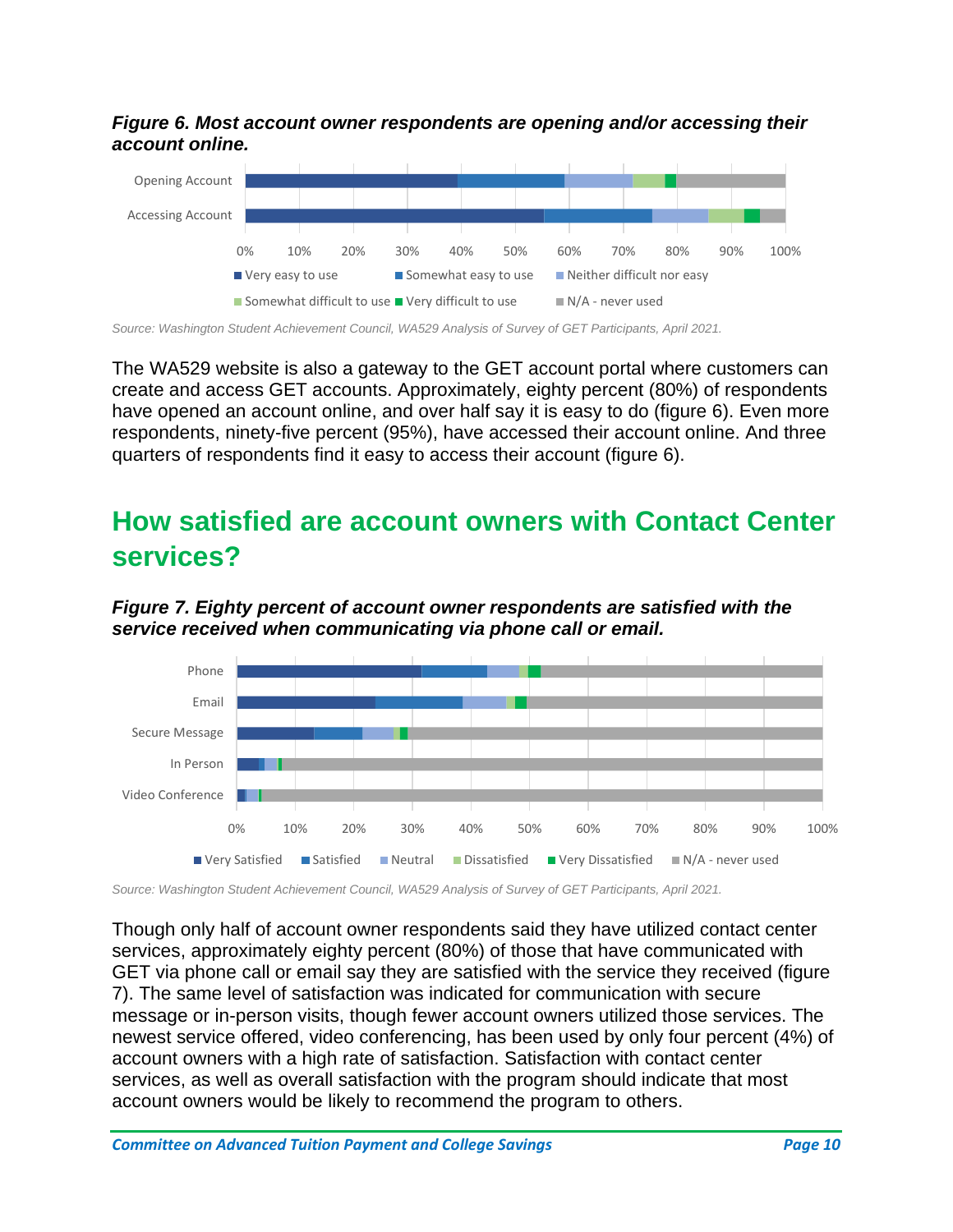### <span id="page-10-0"></span>**So, do account owners recommend the GET Program to others?**

*Figure 8. Seventy-six percent of respondents say they are very likely to extremely likely to recommend the GET Program.*



Of the account owners who responded to the survey, seventy-six percent (76%) said they are very likely to extremely likely to recommend the GET Program (figure 8). The longer an account owner has participated in the program the more likely they are to recommend it to others. Of account owner respondents in Group A (those who first opened accounts prior to 2011), eighty-four percent (84%) said that they would recommend the program. A smaller proportion of Group B respondents (65%) and Group C respondents (69%) responded that they are likely to recommend the program.

The higher the overall satisfaction, the more likely the respondent is to recommend the program to others. Of those that said they are very satisfied with the program, eightynine percent (89%) are very likely to extremely likely to recommend GET to others. It should be noted that of those that said they are very dissatisfied with GET, forty-four percent (44%) said they are very likely to recommend it to others. It is possible that this discrepancy may be due to confusion in the order of the options offered for answering the question.

## <span id="page-10-1"></span>**Conclusion**

Hearing from account owners participating in the GET Program provides WA529 with a valuable outlook of how the program's services and features are being used. While the findings of this survey cannot be generalized due to the low response rate, they do provide valuable insights into how well the GET Program is serving program participants. Of the account owners that took the time to respond to the survey, most are satisfied with the program overall and would recommend GET to others. The findings also show that while over half of the respondents are utilizing the WA529 website and online account services and finding the features easy to use, some improvements could be made to encourage further use of other features. These features include suggesting gift contributions to friends and family, making online